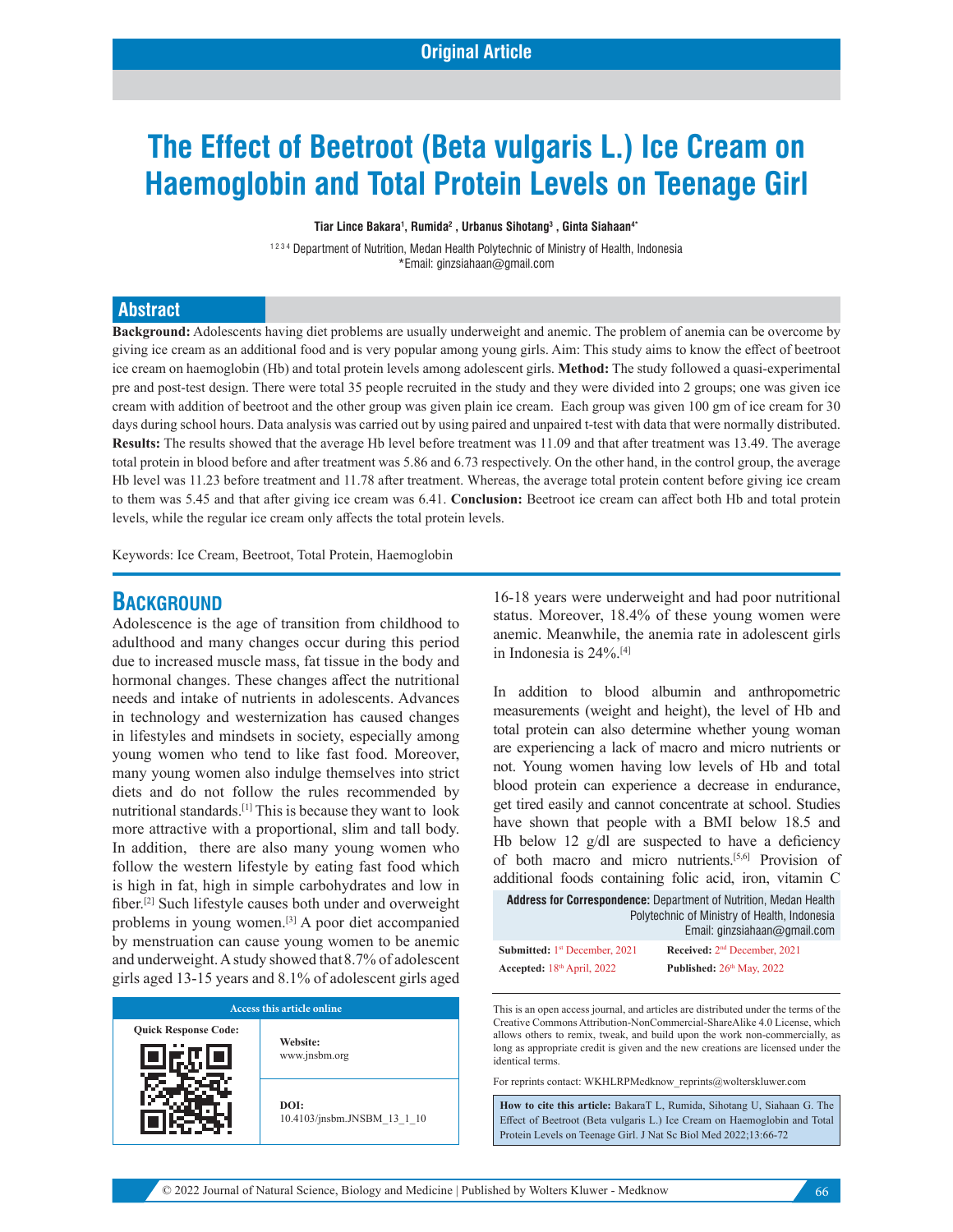and potassium can reduce the risk of being underweight and anemic in adolescent girls.[7,8]

Additional food in form of modified ice cream with the addition of beetroots is expected to prevent or improve anemia and total protein status of adolescent girls.[9] Because beetroots are high in folic acid, iron, protein, vitamin C and magnesium, therefore, its ice cream has a higher nutritional value than ice cream sold on the street by traditional ice cream vendors. According to the North Sumatera University Food Chemical Analysis Laboratory, 100gm of beetroot ice cream contains energy (410.74 kcal), carbohydrates (82.41gm), protein(15.43gm) and vitamin C (175.03mg).

Ice cream is a dairy product that is quite popular among various groups including children, teenagers and adults. [10] Ice cream can be made from various ingredients which are easy to find and are also affordable.<sup>[11,12]</sup> According to a study<sup>[13]</sup>, growth rate of domestic ice cream market continues to increase at least 20% every year. In addition to food diversification, the use of beetroots in the manufacturing of ice cream can increase marketability by changing the color to become more attractive from natural ingredients. Moreover, young women are more accustomed to consuming vegetables and fruits high in Zn, folic acid and Fe which are especially needed for the formation of hemoglobin during menstruation. Besides these advantages, beetroots are easily available in traditional markets on affordable prices.[14,15] This study aims to check the effect of beetroot ice cream on Hb and blood protein levels among adolescent girls.

# **METHODS**

This research is a quasi-experimental study with pre and post test design. The study was carried out on female students at Parulian 1 High School and UISU Medan High School from September 30 – October 31, 2017.

The sample size was determined using the following formula[16]:

The sampling technique used in this study was simple random sampling. Total 70 students were recruited in the study, of which 35 were included in experimental group who were given beet ice cream whereas 35 were in control group who were given ice cream without beetroot. The former group belonged to Parulian 1 High School and the latter group was from UISU High School Medan.

Average age, Hb levels and total protein of participants were noted followed by editing, coding, cleaning and tabulating of the data. Total 1.5 - 2 cc of blood was taken from the left arm of each research participant. Hb was examined by *Cyanmethemoglobin* with the help of *Spectrofotometry photometer 4010 Mannheim Boehringer* having an accuracy of 0.01 mg/dl. Whereas, the total blood protein was measured by using the biuret method with the help of spectrophotometer. The blood collection was assisted by a health analyst and later was examined at the North Sumatra Regional Health Laboratory (LABKESDASU).

The provision of ice cream with the addition of beetroots and ice cream without beetroots was carried out for 30 consecutive days. Based on the habit of consuming ice cream in the community per meal and also on the Indonesian Food Consumption Table, 100gm (8 scoops of ice cream) was given to each student.[17] Ice cream was given directly by the researcher and consumed by the students during break time at school around 9.30 WIB every day. While during holidays, students came to school to take ice cream. The consumption process was carefully supervised by the researcher.

Data analysis was carried out using univariate and bivariate methods. Based on the normality test using Kolmogrov–Smirnov test, the data was found to be normally distributed. The changes in Hb and total protein level before and after giving ice cream to the treatment and control groups were analyzed by the paired t-test, while changes in the indicator of Hb and total protein between groups were examined using the unpaired t-test. The ethical approval for the study was obtained from the Ethics Committee (No: 036/KEPK/POLTEKKES KEMENKES MEDAN/2017).

# **Table 1: Nutritional content of 100gm ice cream with and without the addition of beetroots**

| Indicator                                                | <b>Original</b><br><b>Ice Cream</b> | $%$ RDA        | <b>Beetroot</b><br><b>Ice Cream</b> | % RDA |
|----------------------------------------------------------|-------------------------------------|----------------|-------------------------------------|-------|
| Carbohydrate (gm)                                        | 20.6                                | 6.8            | 82.4                                | 27.1  |
| Fat $(gm)$                                               | 12.15                               | 17.8           | 12.72                               | 18.1  |
| Protein (gm)                                             | 4                                   | 6.1            | 9.4                                 | 14.4  |
| $\text{Zinc}$ (mg)                                       | 0.7                                 | 7.7            | 4.2                                 | 46.6  |
| Fe (mg)                                                  | 0.3                                 | $\mathfrak{D}$ | 8.95                                | 59.6  |
| Energy (kcal)                                            | 207                                 | 9.8            | 410.7                               | 19.5  |
| Source: Chemistry Laboratory, Faculty of Mathematics and |                                     |                |                                     |       |

Natural Sciences, Brawijaya University in 2019

# **RESULTS**

# **1. Characteristics of Samples**

Sample characteristics based on age and class can be seen in table 2. Total 57% of the students in treatment group from Parulian 1 High School and 43% in control group from UISU Medan High School were 15 years old. Whereas, most of the students in both groups were in class ten.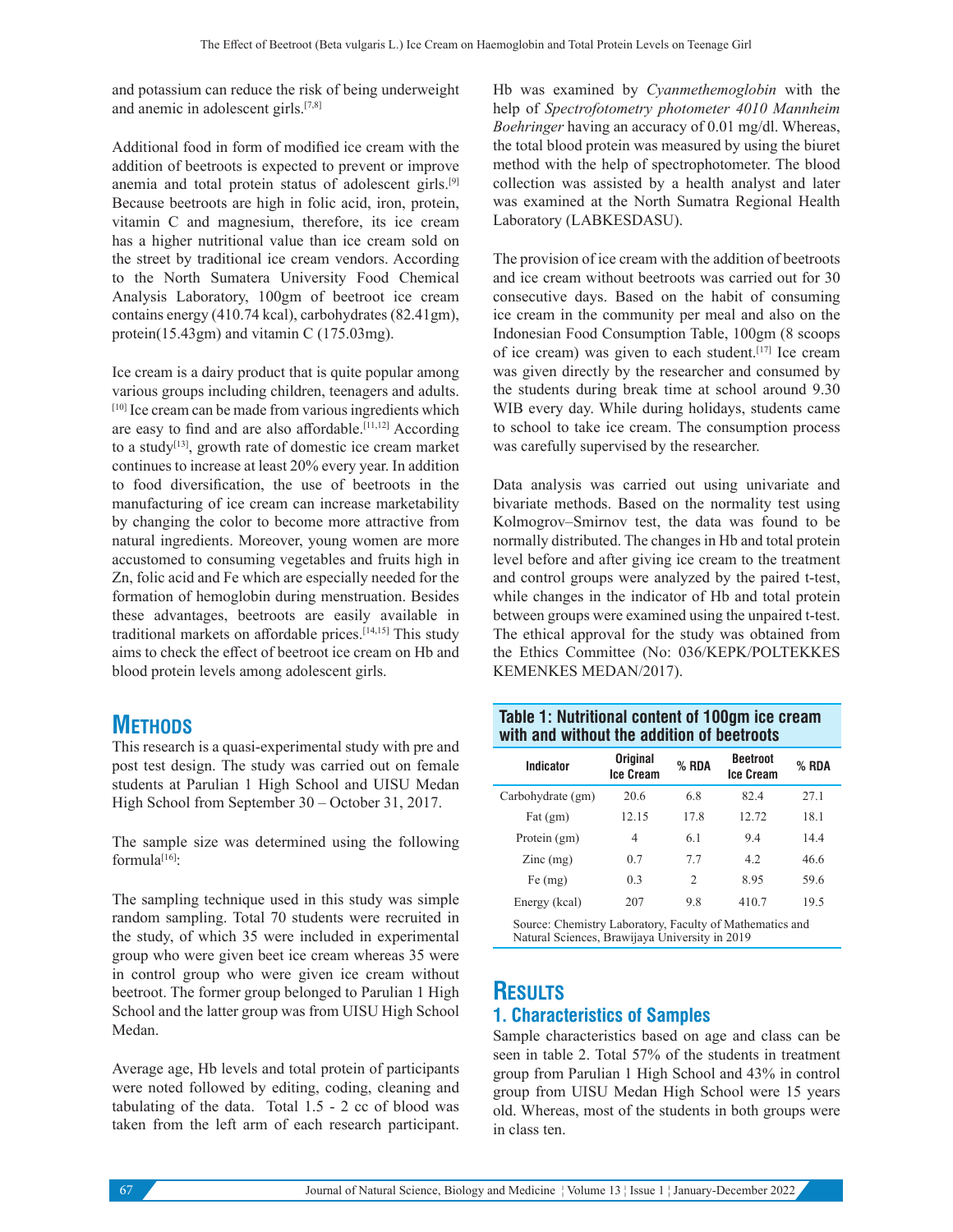| <b>Table 2: Sample Distribution Based on</b><br><b>Characteristics</b> |    |                               |     |                               |  |  |  |  |
|------------------------------------------------------------------------|----|-------------------------------|-----|-------------------------------|--|--|--|--|
| General                                                                |    | <b>Parulian 1 High School</b> |     | <b>UISU Medan High School</b> |  |  |  |  |
| <b>Indicator</b>                                                       | n  | %                             | n   | %                             |  |  |  |  |
| Age                                                                    |    |                               |     |                               |  |  |  |  |
| 14                                                                     | 3  | 9                             |     | 20                            |  |  |  |  |
| 15                                                                     | 20 | 57                            | 15  | 43                            |  |  |  |  |
| 16                                                                     | 12 | 34                            | 13  | 37                            |  |  |  |  |
| <b>Class</b>                                                           |    |                               |     |                               |  |  |  |  |
| X                                                                      | 21 | 60                            | 22. | 63                            |  |  |  |  |
| XI                                                                     | 14 | 40                            | 13  | 37                            |  |  |  |  |

#### **Table 3. Sample Distribution Based on Nutrient Intake**

# **2. Nutrient intake before and after giving beetroot ice cream**

24-hour Food Recall was carried out by interview technique by filling out a form to find out the food consumed in 24 hours for two consecutive days. Then the recall data was edited and the nutritional intake assessment results were calculated using the Nutri Survey Program. The average nutrient intake before and after giving ice cream to the treatment group and control group can be seen in table 3.

|                                                                                                                                             |            |               |           |         | <b>Control</b> |      |             |               |       |           |              |       |      |          |       |
|---------------------------------------------------------------------------------------------------------------------------------------------|------------|---------------|-----------|---------|----------------|------|-------------|---------------|-------|-----------|--------------|-------|------|----------|-------|
| <b>Nutrients</b><br>(2019)                                                                                                                  | <b>RDA</b> | <b>Before</b> |           |         | After          |      | p value     | <b>Before</b> |       |           | <b>After</b> |       |      | p value  |       |
|                                                                                                                                             |            | Mean          | <b>SD</b> | $%$ RDA | <b>Mean</b>    | SD   | %RDA        |               | Mean  | <b>SD</b> | %RDA         | Mean  | SD   | %RDA     |       |
| Energy (kcal)                                                                                                                               | 2100       | 1885          | 2.17      | 89.7%   | 1918           | 2.02 | 91.3%       | 0.078         | 1832  | 4.9       | 87.2%        | 1894  | 5.01 | $90.1\%$ | 0.063 |
| Carbohydrate (gm)                                                                                                                           | 300        | 276.4         | 10.3      | 92.1%   | 281.2          | 9.58 | 93.7%       | 0.123         | 269.9 | 8.98      | 89.9%        | 278.1 | 7.97 | 92.7%    | 0.054 |
| Protein (gm)                                                                                                                                | 65         | 44.7          | 2.43      | 68.7%   | 46.3           | 2.32 | 71.2%       | 0.077         | 41.6  | 1.89      | 64%          | 43.2  | 2.02 | 66.4%    | 0.082 |
| $_{\rm{Fat}}$ (gm)                                                                                                                          | 70         | 58.4          | 4.08      | 83.4%   | 59.9           | 4.34 | 85.5% 0.125 |               | 57.3  | 3.97      | 81.8%        | 58.1  | 4.13 | 83%      | 0.167 |
| $\text{Zinc} \left( \text{mg} \right)$                                                                                                      | 9          | 5.01          | 1.08      | 55.6%   | 6.12           | 1.12 | 68%         | 0.052         | 5.02  | 2.1       | 55.7%        | 5.87  | 2.24 | 65.2%    | 0.082 |
| Vitamin $C$ (mg)                                                                                                                            | 75         | 68.2          | 2.10      | 90.9%   | 70.1           | 3.01 | 93.4% 0.180 |               | 66.8  | 2.98      | 89%          | 68.1  | 3.15 | 90.8%    | 0.270 |
| $\Gamma$ Iron (mg)                                                                                                                          | 15         | 6.2           | 3.17      | 41.3%   | 7.7            | 4.01 | 51.3%       | 0.067         | 6.3   | 2.88      | 42%          | 7.1   | 3.02 | 47.3%    | 0.098 |
| The good wealty charmed that the homeopearity in towns of the guitarete concurred is not similar differently different (DSAA5), as that the |            |               |           |         |                |      |             |               |       |           |              |       |      |          |       |

The recall results showed that the homogeneity in terms of the nutrients consumed is not significantly different (P>0.05), so that the

administration of ice cream can be used as an indicator to see the levels of Hb and total blood protein.

# **3. Hb and Total Blood Protein Levels Before and After Ice cream Intake**

The average level of Hb and total protein before and after treatment (ice cream with beetroot) and their levels before and after in the control group (ice cream without beetroots) can be seen in table 4.

#### **Table 4. Mean and SD of Hb Levels and Total Blood Protein**

| <b>Variable</b>                                   | <b>Treatment</b> | <b>Control</b>                                        |           |  |
|---------------------------------------------------|------------------|-------------------------------------------------------|-----------|--|
|                                                   |                  | Mean $\pm$ SD p value Mean $\pm$ SD p value           | p value   |  |
| H <sub>b</sub> before                             |                  | $11.09 \pm 2.13\,0.001*11.23 \pm 2.60\,0.062*0.991**$ |           |  |
| Hb after                                          | $13.49 \pm 1.52$ | $11.78 \pm 2.45$                                      | $0.036**$ |  |
| Hb difference                                     | $2.4 \pm 2.78$   | $0.55 \pm 15.12$                                      | $0.035**$ |  |
| Total Blood Protein<br>hefore                     |                  | $5.86 \pm 1.68$ 0.037* $5.45 \pm 1.50$ 0.040* 0.723** |           |  |
| Total Blood Protein $6.73 \pm 1.89$<br>after      |                  | $6.41 \pm 2.23$                                       | $0.617**$ |  |
| Total Blood Protein $0.87 \pm 0.58$<br>difference |                  | $0.96 \pm 1.12$                                       | $0.078**$ |  |
| *) Paired t-test<br>**) Unpaired t-test           |                  |                                                       |           |  |

Table 4 shows significant difference in the level of Hb before and after treatment (p=0.01). Similar results were obtained for total protein level also ( $p = 0.037$ ). In case of the control group, there was no change in Hb levels before and after giving ice cream ( $p = 0.062$ ), while significant change was observed for total protein level ( $p = 0.040$ ). In addition, the difference in Hb levels before and after ice cream was given to the treatment group was 2.4 g/ dL, while in the control group the difference was 0.55 g/ dL. Based on the unpaired t-test, significant difference in Hb level was observed between the treatment and control groups ( $p = 0.035$ ). On the other hand, the difference in total protein level before and after ice cream intake was 0.87 mg/dL in the treatment group and 0.96 mg/dL in the control group. Moreover, unpaired t-test showed no difference in total blood protein between the two groups.

#### **4. Anemia and Total Protein Status**

The normal Hb level in young women is  $\geq 12$  gm/dL. Before treatment, 68% of the students had anemia, whereas only 8% were left anemic after giving beetroot ice cream to them for 30 days. For the examination of total protein levels there was a change from low levels of 51% to 29%, where the normal total protein level is  $(\geq$ 6.4 mg/dL). Giving ice cream without beetroot (control), there was also a change in the status of Hb levels with anemia from 49% to 31%. Meanwhile, the examination of the total protein content of low levels showed a change from 43% to 31%.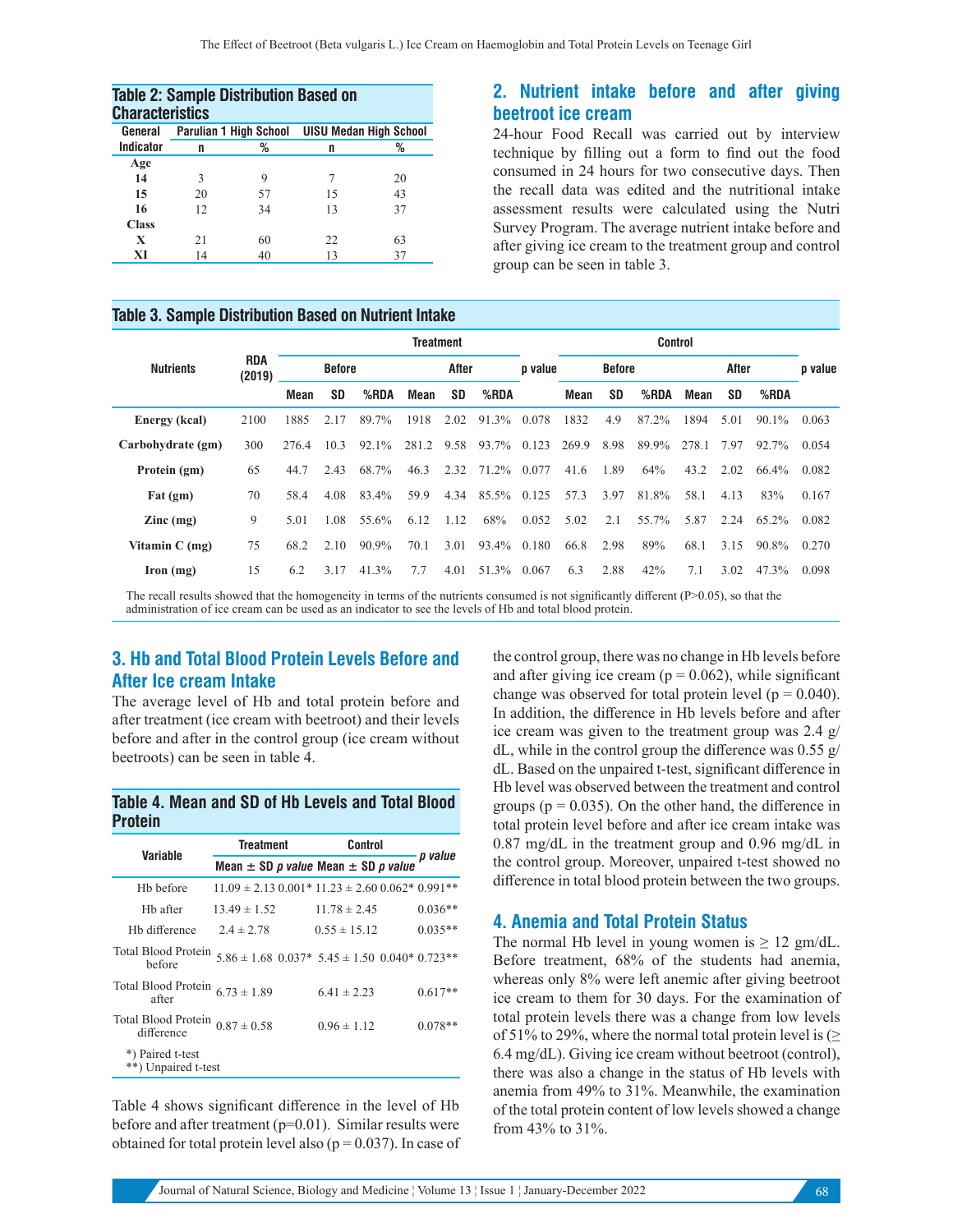|                               |    | <b>Treatment Group</b> |               | <b>Control Group</b> |               |          |        |               |  |
|-------------------------------|----|------------------------|---------------|----------------------|---------------|----------|--------|---------------|--|
| Indicator                     |    | <b>Before</b>          | After         |                      | <b>Before</b> |          | After  |               |  |
|                               | n  | $\frac{0}{2}$          | $\mathbf{u}$  |                      | $\%$ n        |          | $\%$ n | $\frac{0}{0}$ |  |
| Anemia                        | 24 | 68                     | $\mathcal{R}$ | 8                    | 17            | 49       | -11    | 31            |  |
| <b>Not Anemia</b>             | 11 | 31                     | 32            | 91                   |               | 18 51 24 |        | 68            |  |
| <b>Abnormal Total Protein</b> | 18 | 51                     | 10            | 29                   | 15            | 43       | -11    | 31            |  |
| <b>Normal Total Protein</b>   | 17 | 49                     |               | 25 71                |               | 20 57 24 |        | 68            |  |
|                               |    |                        |               |                      |               |          |        |               |  |

#### **Table 5: Distribution of Samples based on the Status of Anemia and Total Protein**

# **DISCUSSION**

### **1. Characteristics of Samples**

The age range of the sample in this study was between 14-16 years old and they were in class X and XI of Senior High School. Usually, adolescent girls aged 14-16 years have experienced the menstrual process which is likely to lose a lot of blood. Hence during menstruation, it is recommended to consume nutritious food so that young women can avoid anemia.[1]

## **2. Beetroot Ice Cream**

Ice cream is a favorite food for all age groups, from children to adults. Ice cream is a frozen milk product made from milk, sugar, cream, butter, eggs and stabilizer which has a delicious and savory taste with a soft texture. Nowadays, ice cream is often made with additional ingredients to improve the commercial aspect, aesthetics and nutritional fortification. Commercial ice cream often uses synthetic dyes which can harm the health of consumers. Beetroot, apart from its nutritional value, can also be used as a natural coloring agent in the presence of anthoxianin bioactive substances so they can enhance the aesthetic value of ice cream more attractively. Beetroot extracts of liquid consistency are easier to blend with the basic ingredients of ice cream. Ice cream with various nutritional contents can actually increase immunity, stimulate the dopamine hormone in the brain, provide energy for activities, and help the growth of bones and teeth in children.<sup>[13,18,19]</sup>

### **3. Effect of Beetroot Ice Cream on Hb Levels**

In the present study, a change in Hb levels was observed in the treatment and control groups, but based on the paired t-test, this difference was significant only in the treatment group ( $p = 0.001$ ). Ice cream with beetroots turned out to have a contribution in the formation of Hb. The nutritional content in beetroot includes iron, vitamin C, amino acids (tryptophan, lysine, folic acid and Zn). [20,21]

Iron, folic acid and vitamin B12 are the main nutrients that form Hb and vitamin C helps to absorb iron.[5] Iron is the main component that plays an important role in the formation of blood (hemopoiesis), the hemoglobin molecule. Iron stores in the body (ferritin and hemosiderin) are found in the liver (30%), bone marrow (30%), and the rest is stored in the spleen and muscles. Absorption of iron minerals in non-heme form can also increase fourfold in the presence of vitamin C.[22] Beetroot contains 2-4 times more vitamin C than oranges, hence it can increase the production of erythrocyte cells by mobilizing iron stores in the tissues in the form of hemosiderin. Vitamin C also helps release iron from transferrin in the plasma so it can be incorporated into tissue ferpine. In addition, the protein content of beetroot and that of milk in ice cream can help transport iron and help in the conversion of ferri (Fe3+) into ferrous (Fe2+) so that it can be easily absorbed.<sup>[14,23]</sup> Insufficient protein intake results in inhibition of iron transport and leads to iron deficiency. Protein in the form of transferrin and ferritin is a transport to carry out iron absorption that occurs in the small intestine which is then transported to the bone marrow where Hb synthesis occurs.[22]

Beetroot also contains Zn which is also a heme-forming mineral and is also found in red blood cells. Zn minerals can interact directly with Fe which acts as a co-enzyme of the amino acid levuline acid (ALA). This enzyme has a role in forming heme when it is in the cytosol of bone marrow cells.[5] Vegetables in the form of tubers such as beetroot also contain vitamin B9 which circulates directly as polyglutamate in red blood cell reserves. Due to vitamin B9 deficiency, the proliferation of erythrocyte formation in the bone marrow can be suppressed. [2] Vitamin B9 is also needed in various biochemical reactions of the body which are involved in the transfer of one carbon unit in protein amino acid interconversion or in the formation of DNA precursors in the erythropoiesis system (the process of forming red blood cells in the kidneys).<sup>[5]</sup> The increase in Hb levels can also occur because 100gm of beetroot contains 10.2% vitamin C and 34% folic acid, which are nutritional elements that can accelerate the formation of Hb.<sup>[15]</sup>

These results are in accordance with another study<sup>[21]</sup> which reported an increase in Hb levels from 9.8 gm/dl to 11.9 gm/dl after consuming beetroots. Another group of researchers gave colored fruits such as tomatoes, dragon fruit, red guava to people with HIV and observed significant differences in Hb level.<sup>[22]</sup> Similarly, another study reported an increase in Hb level from 0.6 to 0.8 gm/dl when 500 ml of beetroot juice was given for 7 days.[20]

# **4. Effect of Beetroot Ice Cream on Total Protein Levels**

The results showed a change in total protein levels in both control and treatment groups  $(p<0.05)$ . Ice cream given to research participants was prepared with milk flour and sweetened condensed milk. In addition to this, beetroot was also added to the ice cream for treatment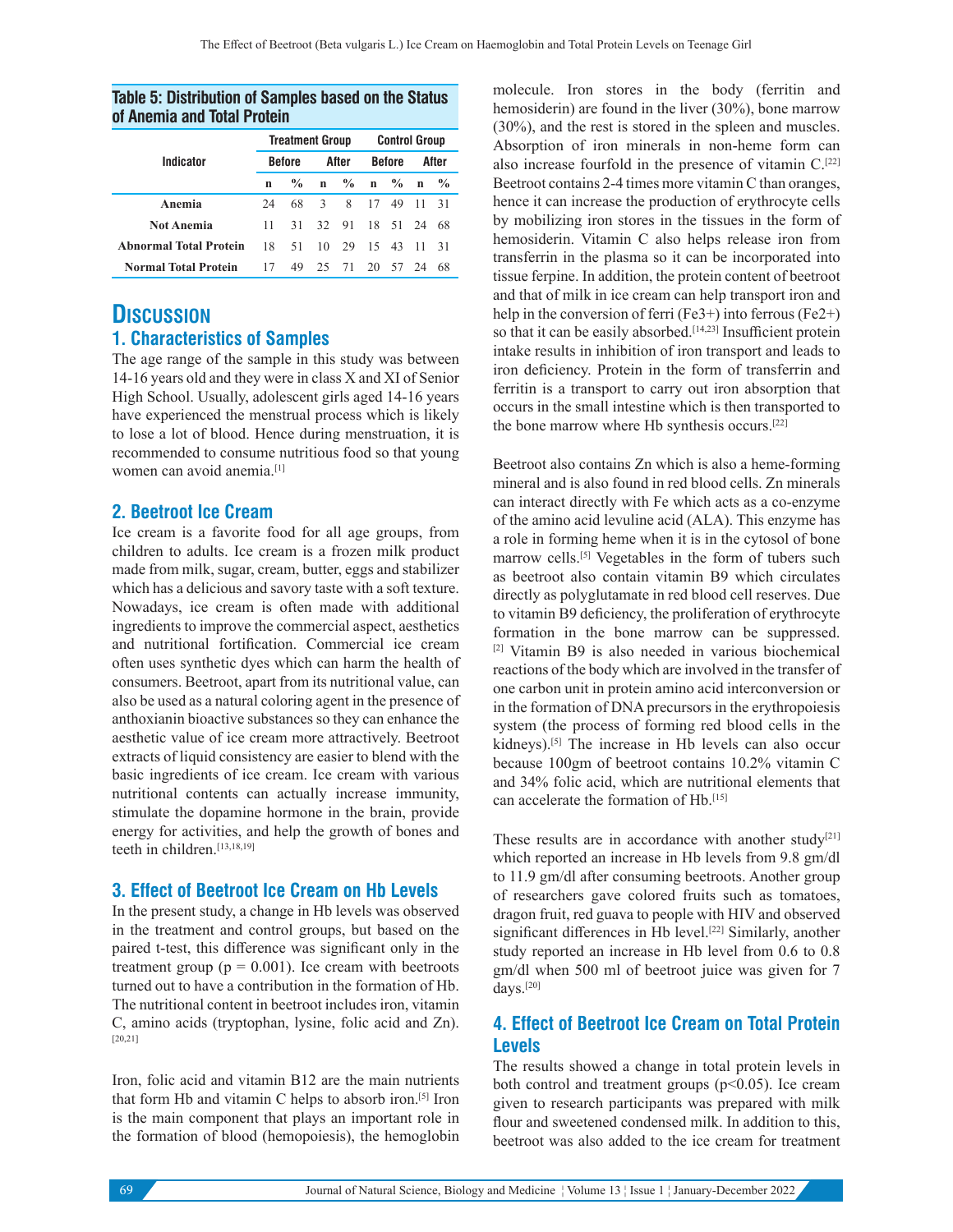group.[24] Amino acids in milk have high bioavailability because milk comes from animal sources. Beetroots also contain amino acids in the form of tryptophan and lysine, although the bioavailability value is lower than animal protein.[24] Protein requirements are based on the minimum requirements needed to maintain nitrogen balance. The amount of protein needs is adjusted to the state of the human body which is adapted to its physiological processes. During adolescence, the need for protein increases and apart from the need for growth and development, protein is also needed to avoid the gluconugenesis process due to the diet of teenagers who want their bodies to be thin.<sup>[2,25]</sup>

Total blood protein describes the occurrence of protein catabolism in the body in short term due to low intake of protein. Abnormal total blood protein can trigger inflammation in a person causing weight loss and if it continues, it can cause malnutrition.<sup>[26,27]</sup> Total protein in blood, liver and other organs has a half-life of 2.5-10 days.[5,28] In the present study, giving ice cream with and without the addition of beetroot for 30 days was able to increase the total protein levels. These results are in accordance with another study which reported that adequate protein consumption in people suffering from illness has made a positive contribution in increasing the total blood protein level thereby reducing the risk of infection.[22] Another study showed positive effect of consuming ice cream on children's growth because milk used in making ice cream contained insulin like growth factor-1 (IGF-1) which is a hormone for growth and development of children.<sup>[29]</sup> The formation of hormones and protein reserves in the blood comes from adequate protein intake, which is characterized by high blood proteins such as albumin and total protein.[30]

In addition, beetroots also contain anti-oxidants and bioactive substances that can strengthen the liver, especially during menstruation when the protein content in ice cream and beetroot can be maximized by the liver to synthesize blood proteins.[22] Around 19.5% and 9.8% of the energy is produced by ice cream with and without the addition of beetroot respectively. The energy produced is sufficient to help the body's maintenance process so that a young woman does not experience energy deficiency through the gluconeogenesis process. Instead, the energy helps the formation of body tissues, the process of growth and development by increasing total blood protein. The absorption of Zn in the body is strongly influenced by vitamin C intake, which is found in beetroots. Appropriation of ice cream with the addition of beetroot can increase the intake of Zn which improves the rate of protein metabolism so that there is an increase in the formation of proteins in the plasma including albumin and total protein. In addition, Zn also has a role in maintaining pancreatic function in secreting protease enzymes which are needed in the gastrointestinal tract to metabolize protein. Increased protease enzymes and the activity of enzymes related to protein metabolism affect the metabolic rate in the liver so that total plasma protein levels will also increase.[31] Increased levels of total protein are suspected to come from milk and the Zn content in beetroots can also increase the formation of albumin which automatically increases total protein.[32]

# **CONCLUSIONS**

Beetroot ice cream, when compared with the ice cream without beetroot, can increase hemoglobin levels. However, total blood protein levels are increased by the ice cream irrespective of the addition of beetroots.

# **SUGGESTION**

Beetroots should be used more often by people in everyday life, because it is an alternative that can not only increase the aesthetic value of ice cream but also, the total protein content and blood Hb level can be increased.

# **LIMITATIONS AND WEAKNESS**

1. The research time to examine Hb levels should be at least 3 months, because the formation of Hb occurs in 90 – 120 days.

2. Ice cream has an easy to melt texture, so it is necessary to use a tool that can maintain the consistency of the ice cream (temperature and texture).

# **ACKNOWLEDGMENT**

This research was funded by *Penelitian Hibah Bersaing Kemenristek Dikti Tahun 2019*. Therefore, the researchers are really grateful for any assistance and support, especially from the government that enabled us to finish this project.

# **REFERENCES**

- 1. Adriani M, Bambang W. Pengantar Gizi Masyarakat. Jakarta: PT. Kencana Prenada Media Group; 2014.
- 2. Almatsier S. Prinsip Dasar Ilmu Gizi. Jakarta: PT. Gramedia Pusaka Utama; 2016.
- 3. Supariasa IDN, Bakri B, Fajar I. Penilaian Status Gizi (Revisi). Jakarta: Penerbit Buku Kedokteran EGC; 2016.
- 4. Kemenkes R. Riset Kesehatan Dasar. Jakarta; 2018.
- 5. Siahaan G, Siallagan RF, Purba R, Oppusunggu R. Mikronutrien penyebab anemia pada pengguna narkoba di Medan Tembung. Media Gizi Indonesia. 2018; 13(2): 89–99. Available from: http://poltekkes.aplikasi-akademik.com/xmlui/ handle/123456789/3233.
- 6. Siahaan G, Bakara T, Yusnita Y, Kasmiyeti K. Korelasi asupan makronutrien dengan indeks massa tubuh, kadar gula darah, dan protein total darah pada pengguna narkoba. Jurnal Gizi Klinik Indonesia. 2021; 17(3): 147-56. doi: https://doi. org/10.22146/ijcn.42623.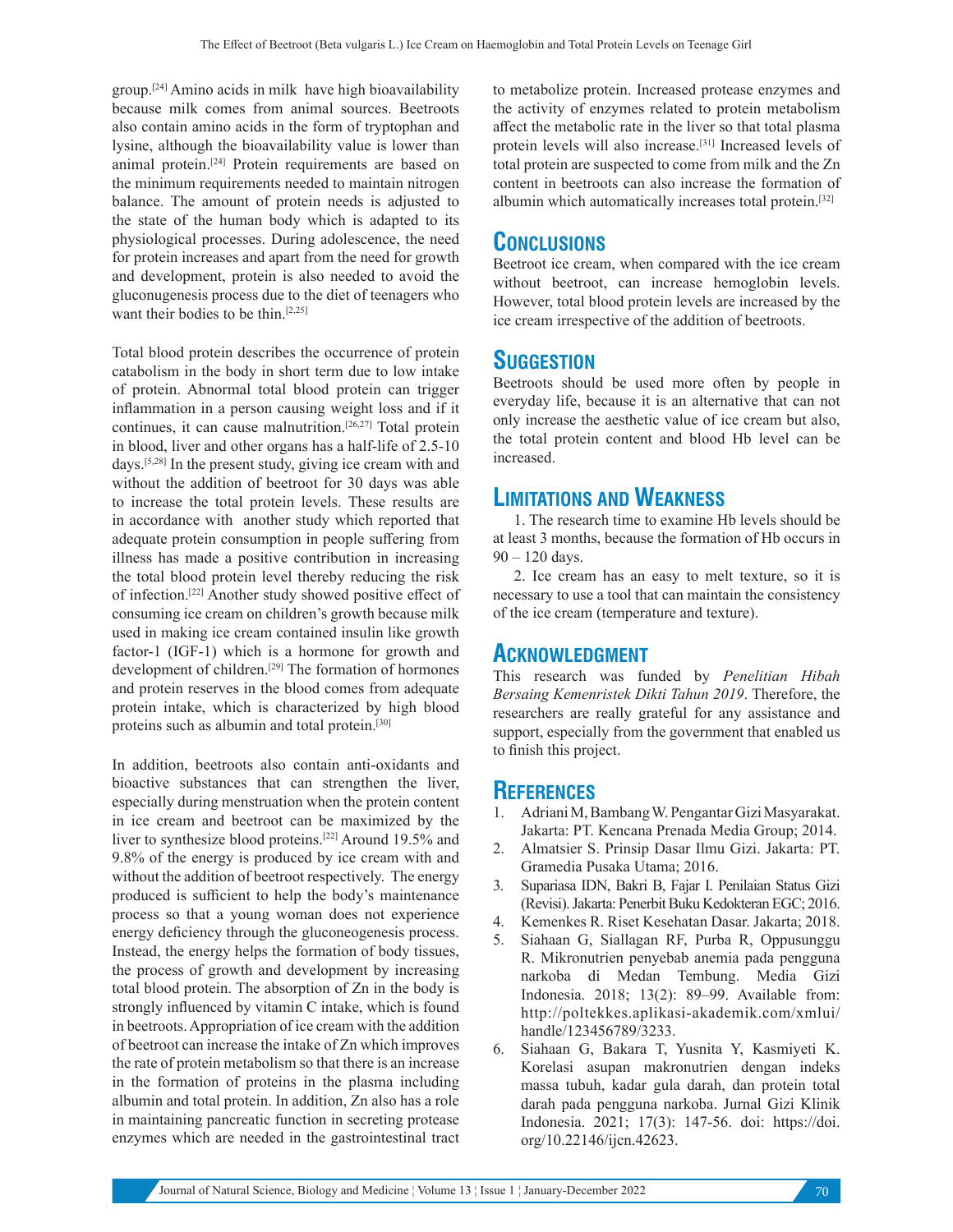- 7. ELMoslemany AG, ELBbandrawy AM, Elhosary EA, Gabr AA. Relation between body mass index and iron deficiency anemia in adolescent females. Current Science International. 2019; 8(02): 403-10. Available from: https://www.curresweb.com/csi/ csi/2019/403-410.pdf.
- 8. Namita DPR. A cross-sectional study of association between hemoglobin level and body mass index among adolescent age group. National Journal of Physiology, Pharmacy and Pharmacology. 2019; 9(8): 746-50. doi: https://doi.org/10.5455/ njppp.2019.9.0517720052019.
- 9. Indartanti D, Kartini A. Hubungan status gizi dengan kejadian anemia pada remaja putri. Journal of nutrition college. 2014; 3(2): 310-16. doi: https:// doi.org/10.14710/jnc.v3i2.5438.
- 10. Chan. Membuat Ice cream. Jakarta: Agromedia Pustaka; 2008.
- 11. Pangan JT, Mulyani T. Pembuatan Es Krim Rumput Laut (Phaeophyceae)(the Making Ice Cream Seaweed (Phaeophyceae)). Jurnal Teknologi Pangan. 2015; 8(1): 13-21. Available from: http:// ejournal.upnjatim.ac.id/index.php/teknologipangan/article/view/471.
- 12. Moulina MA. Pemanfaatan jagung (Zea mays L) sebagai bahan pembuatan es krim. AGRITEPA: Jurnal Ilmu dan Teknologi Pertanian. 2016; 3(2): 32- 45. doi: https://doi.org/10.37676/agritepa.v3i2.532.
- 13. Hasanuddin H, Dewi KH, Fitri I. Pengaruh proses pembuatan es krim terhadap mutu es krim berbahan baku pisang. Jurnal AgroIndustri. 2011; 1(1): 1-7. Available from: https://ejournal.unib.ac.id/index. php/agroindustri/article/viewFile/3928/2105.
- 14. Triana H, Hadisaputro S, Djamil M. Effect of Beet Powder (Beta Vulgaris L) with Fe Supplementation on Increasing Hemoglobin, Hematocrit, and Erythrocyte Levels in Pregnant Women with Anemia. STRADA Jurnal Ilmiah Kesehatan. 2020; 9(2): 893- 99. doi: https://doi.org/10.30994/sjik.v9i2.354.
- 15. United States Department of Agriculture. National Agricultural Statistics Service. Washington: United States Government Printing Office; 2014. Available from: https://www.nass.usda.gov/Publications/Ag\_ Statistics/2014/index.php.
- 16. Rachmat M. Metodologi Penelitian Gizi & Kesehatan. Jakarta: Penerbit EGC; 2016.
- 17. Kemenkes R. Tabel komposisi pangan Indonesia. Jakarta: Kemenkes RI; 2019.
- 18. Haryanti N, Zueni A. Identifikasi mutu fisik, kimia dan organoleptik es krim daging kulit manggis (Garcinia mangostana L.) dengan variasi susu krim. AGRITEPA: Jurnal Ilmu Dan Teknologi Pertanian. 2015; 2(1): 143-56. doi: https://doi.org/10.37676/ agritepa.v2i1.103.
- 19. Lanusu AD, Surtijono S, Karisoh LCM, Sondakh E. Sifat organoleptik es krim dengan penambahan ubi jalar ungu (Ipomea batatas L). Zootec. 2017; 37(2): 474-82. doi: https://doi.org/10.35792/zot.37.2.2017.16783.
- 20. Suryandari AE, Happinasari O. Perbandingan kenaikan kadar Hb pada ibu hamil yang diberi Fe dengan Fe dan buah bit di wilayah kerja puskesmas Purwokerto Selatan. Jurnal Kebidanan. 2015; 7(01): 36-47. doi: https://doi.org/10.35872/jurkeb.v7i01.187.
- 21. Ikawati K. Pengaruhâ Buah Bit (Beta Vulgaris) Terhadapâ Indek Eritrosit Pada Remaja Putri Dengan Anemia. Journal of Nursing and Public Health. 2018; 6(2): 60-66. doi: https://doi. org/10.37676/jnph.v6i2.659.
- 22. Ginta S. Effectiveness of the provision of snakehead fish nuggets and colored fruit extracts to blood protein (total protein, albumin, Hb) in PLHIV. Journal of Physics: Conference Series. 2020; 1665(1): 012026. doi: https://doi.org/10.1088/1742- 6596/1665/1/012026.
- 23. Zahyrah S, Dondi S, Wijayanti I. Effectiveness of Beta Vulgaris L (BIT) Juice To Increase Haemoglobin Levels In Pregnant Women Anemia at Primary Health Care Kotaraja. Journal of Midwifery Science: Basic and Applied Research. 2020; 2(2): 48-53. doi: https://doi.org/10.31983/ jomisbar.v2i2.6512.
- 24. Saula LS, Hasna VL, Hermawan KA, Lubis CF, Putri GK, Andini SD. Beets (Beta Vulgaris L.) as an Antianemia. Health Science Growth Journal. 2020; 5(2): 14-16. Available from: https://journal.unsika. ac.id/index.php/HSG/article/view/4926.
- 25. Rauza I, Andina M. Hubungan Indeks Massa Tubuh Anak Kurang Gizi Terhadap Total Protein dan Albumin. Buletin Farmatera. 2017; 2(3): 132-39. doi: http://dx.doi.org/10.30596%2Fbf.v2i3.1061.
- 26. Kamal S, Ahmad Q, Sayedda K, Haque M. Effect of islamic fasting on lipid profile, total protein and albumin on healthy muslim male subjects of shri ram murti smarak institute of medical sciences, bareilly, uttar pradesh. National Journal of medical research. 2012; 2(4): 407-710. Available from: http://njmr.in/uploads/2-4\_407-410.pdf.
- 27. Qian T, Zhao L, Pan X, et al. Association Between Blood Biochemical Factors Contributing to Cognitive Decline and B Vitamins in Patients With Alzheimer's Disease. Front Nutr. 2022; 9: 823573. doi: https://doi.org/10.3389/fnut.2022.823573.
- 28. Serpa J, Haque D, Valayam J, Breaux K, Rodriguez-Barradas MC. Effect of combination antiretroviral treatment on total protein and calculated globulin levels among HIV-infected patients. Int J Infect Dis. 2010; 14 Suppl 3: e41-4. doi: https://doi. org/10.1016/j.ijid.2009.10.007.
- 29. Mardian AD, Simanjuntak BY, Wahyudi A. Hubungan Kebiasaan Konsumsi Susu dengan Tinggi Badan Siswa SDN 01 Kota Bengkulu. Jurnal Dunia Gizi: Journal of The World of Nutrition. 2020; 3(2): 67-73. Available from: http://repository. poltekkesbengkulu.ac.id/id/eprint/315.